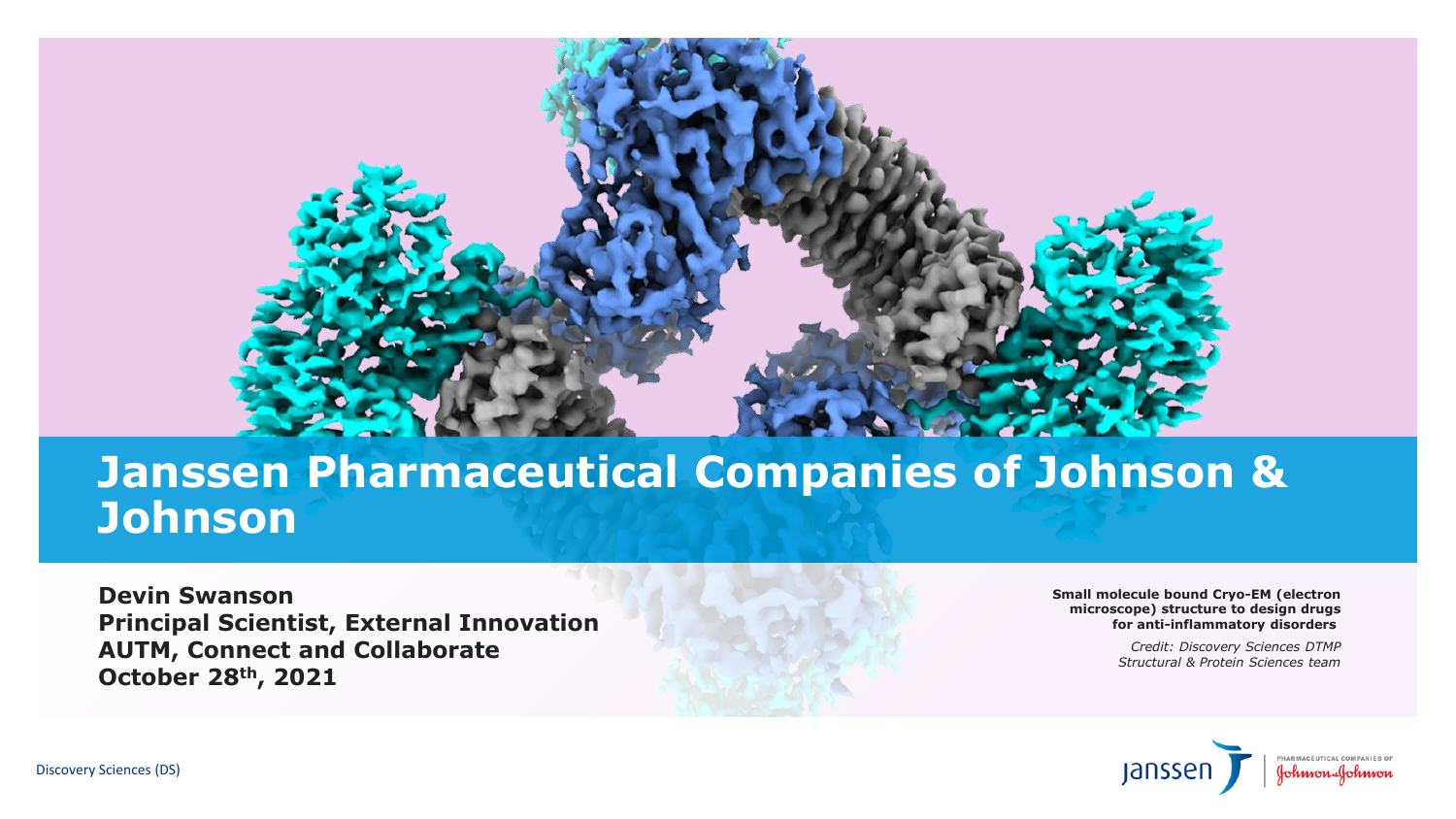









# **Johnson & Johnson by the numbers**



Employees Worldwide

# **60**

Countries where J&J has a physical presence

The world's 6<sup>th</sup> largest consumer health company

**3** Business Segments

#### **3. Medical Devices**

The world's most comprehensive medical devices business

#### **1. Consumer**

#### **2. Pharmaceuticals**

The world's 4<sup>th</sup> largest



2

- **Research & Development**
- **Supply Chain**
- **Regional Commercial Units**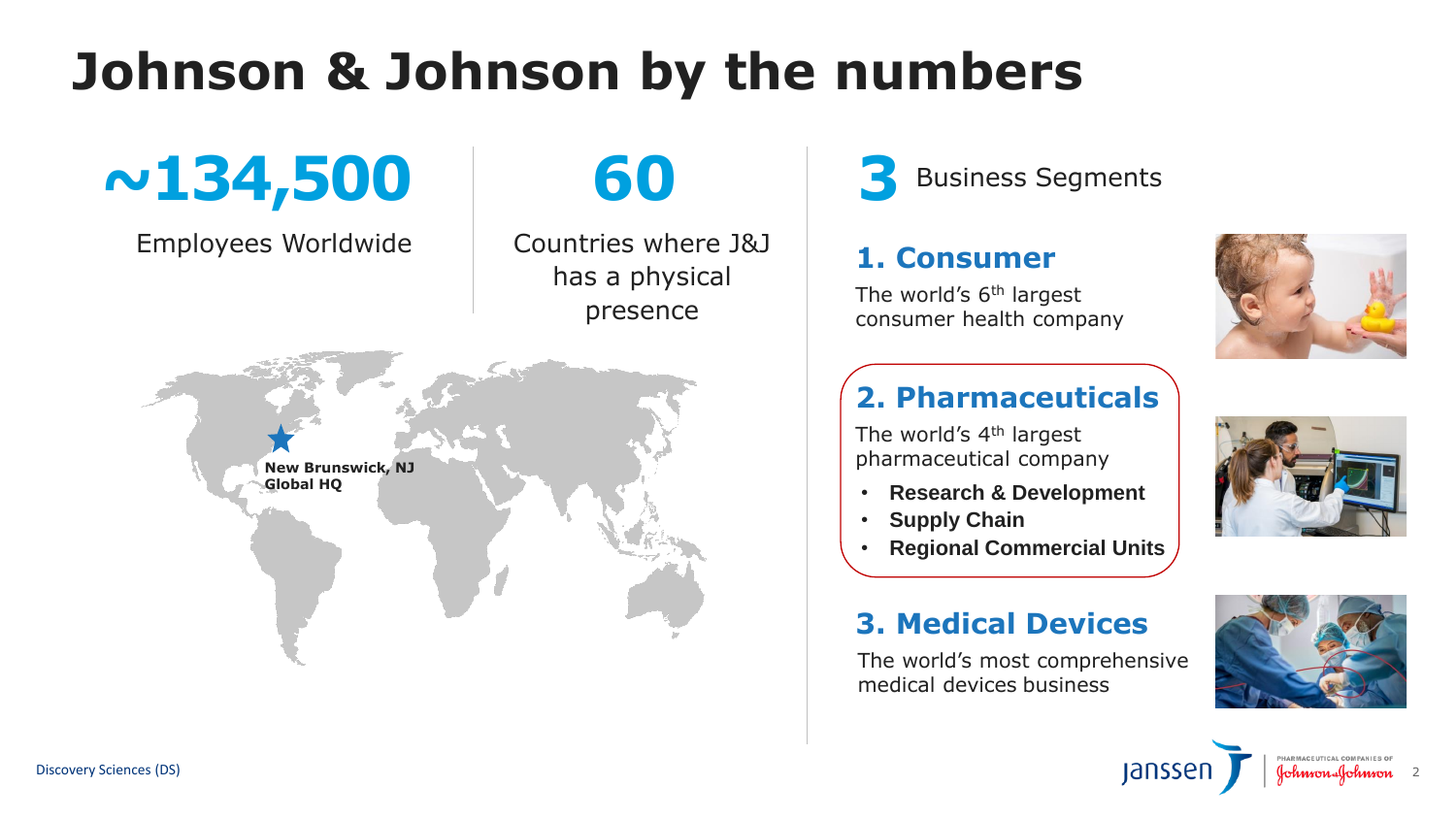Discovery Sciences (DS)







### **Across all industries \$9.6 billion\***

invested in global pharmaceutical research & development in 2020 lanssen Johnson-Johnson

**Core Discovery campuses in North America (Spring House, PA and La Jolla, CA) and Europe (Beerse, BE and Leiden, NL) exemplify our investments in world-class laboratories. South San Francisco, CA and Boston, MA sites demonstrate our commitment to also being integrated into centers of intense innovation.**

ar Ear

\* Figure according to Janssen internal financial accounting \$9.6 billion as listed in 2020 Janssen U.S. Transparency Report page 2; Johnson & Johnson 10-K, February 22, 2021, page 27

### **Janssen, R&D Global Sites**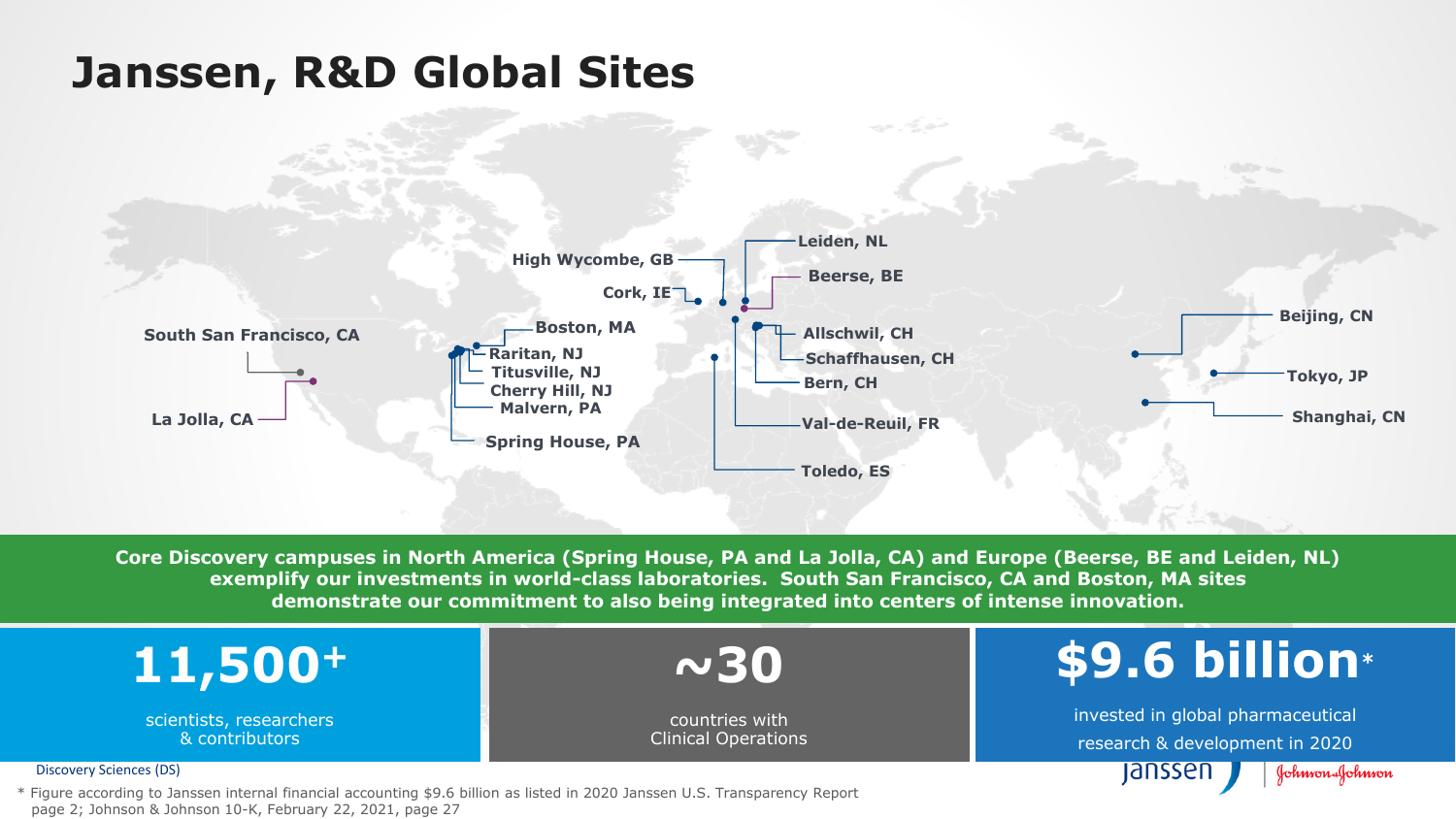

# **Our focus areas**

End-to-end strategy focused on six therapeutic areas

### **Hypertension**



4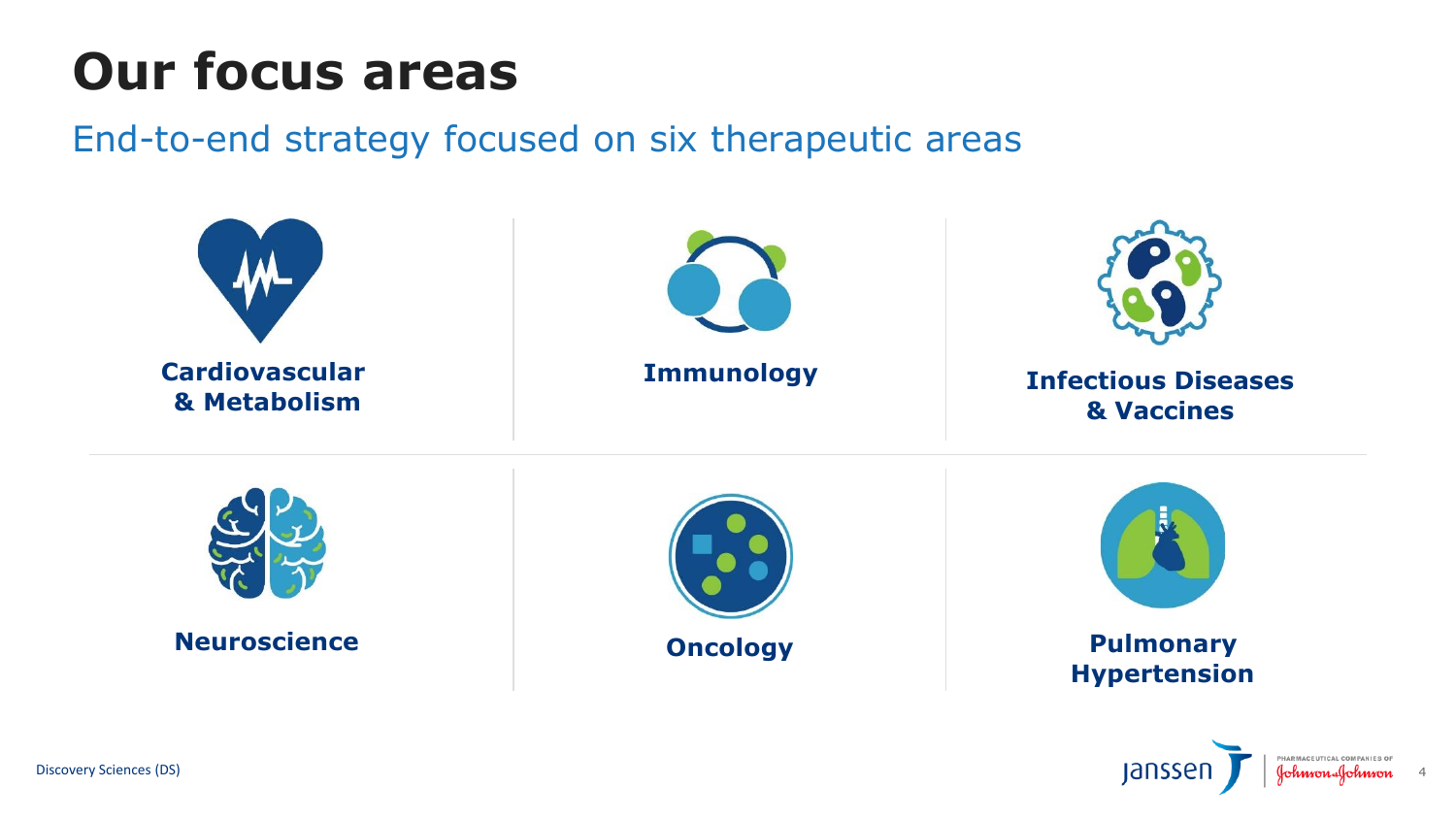#### **40+**

investments by J&J Development Corporation in 2019



# **We are a participant, partner and accelerator in the vibrant scientific ecosystem**

**140+**



Active collaborations spanning discovery and development, including important new assets a and platforms, such as CAR-T for cancer, gene therapy for retinal disease and RNAi for Hep B, along with partnerships to drive data science into all aspects of discovering and developing transformational medicines.

#### **640+**

companies in JJI/JLABS incubator community, including alumni and active residents

**Global** outreach: 4 Innovation Centers, 13 JLABS, 2 JPODs